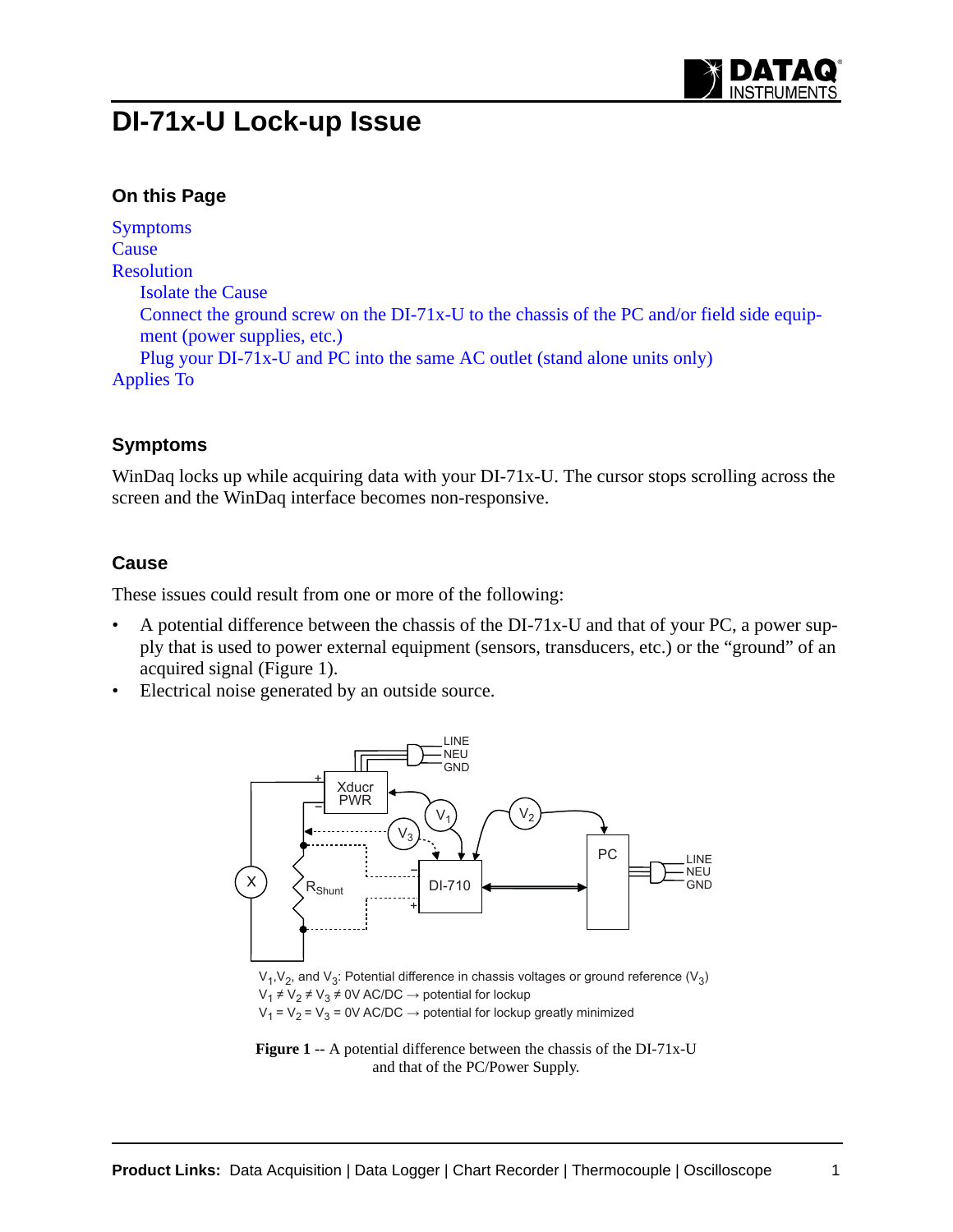

### <span id="page-1-0"></span>**Resolution**

#### <span id="page-1-2"></span>**Isolate the Cause**

To help isolate the cause of the lockups, disconnect your input signals. The easiest way to do this is to remove the screw terminals from the front of the unit.

Assuming that the DI-71x-U runs uninterrupted for 24 hours with the input signals disconnected; the likely cause is a potential difference (voltage) between field side equipment and/or signal grounds and that of the DI-71x-U.

If lockups continue, there may be a potential difference between the chassis of your PC and that of the DI-71x-U.

To decrease the likelihood of lockups, follow the steps below.

#### <span id="page-1-1"></span>**Connect the ground screw on the DI-71x-U to the chassis of the PC and/or field side equipment (power supplies, etc.)**

Connecting grounds in this manner eliminates potential differences between them.



Still experiencing lockups? Proceed to the next step.

#### <span id="page-1-3"></span>**Plug your DI-71x-U and PC into the same AC outlet (stand alone units only)**

It is possible for a potential difference (voltage) to exist between the ground references of two AC outlets. The further apart the outlets, the greater the likelihood that such a potential difference exists. To eliminate this possibility plug the DI-71x-U and PC into the same AC outlet.

[If you continue to experience lockups contact DATAQ Instruments support at](mailto:support@dataq.com)  support@dataq.com.